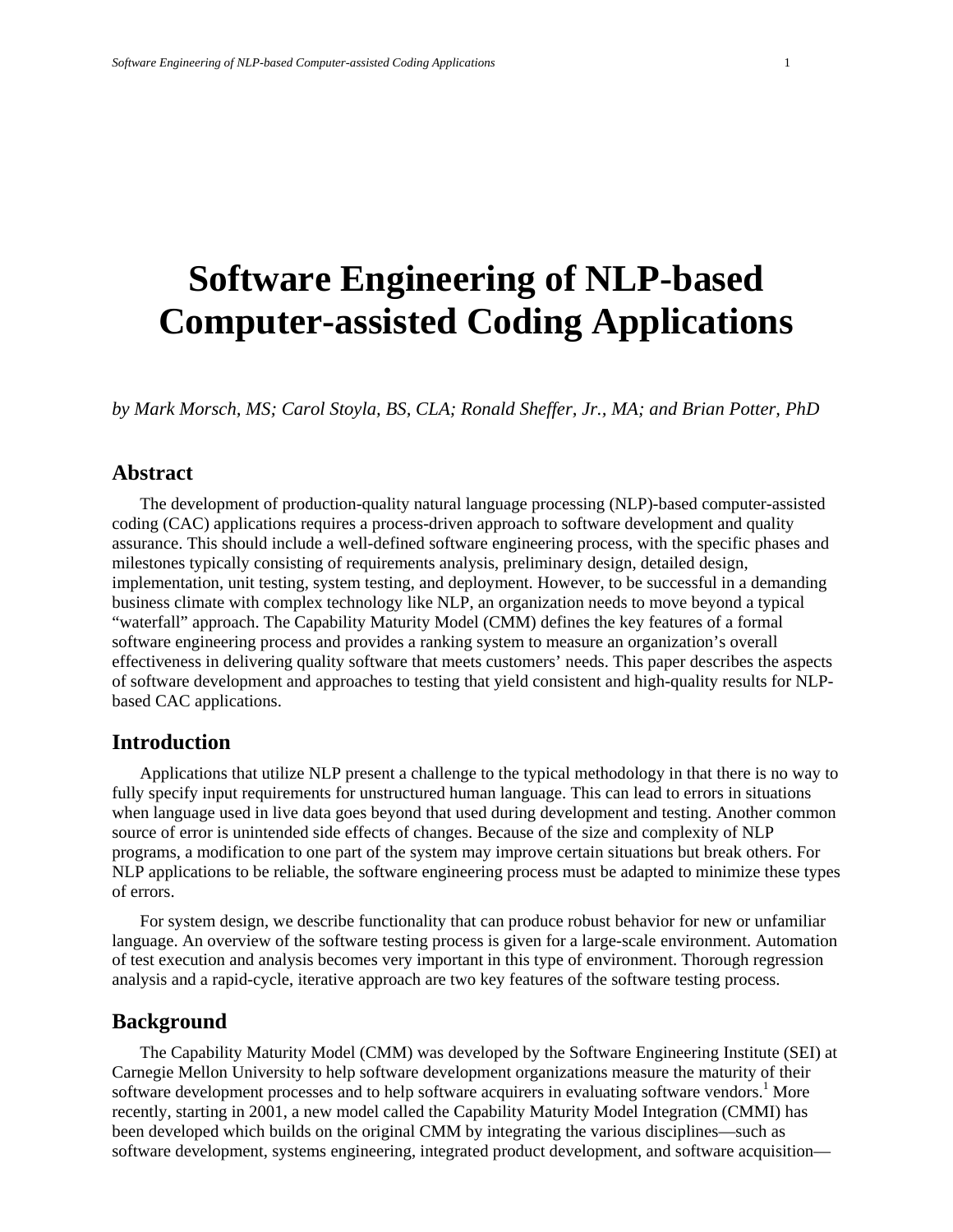into a unified model.<sup>2</sup> Like the original CMM, CMMI defines five levels of maturity: (1) initial, (2) managed, (3) defined, (4) quantitatively managed, and (5) optimized. At the initial level, processes are ad hoc, and project success often depends upon the skills of the individual contributors. The higher levels of maturity correspond with more defined and repeatable processes that cover every aspect of the development process. Level 2 includes all of the core activities in the software development process to include requirements management, project planning, project monitoring and control, quality assurance, and configuration management. At level 2 these activities are focused on the project level. For level 3, an organization has defined and repeatable processes that function across multiple projects. A level 3 organization is also capable of improving project performance through product verification and validation, organizational training, and integrated product management. The activities described in this paper primarily fall in level 2 or level 3, which represent high-quality software development processes.

NLP software, like other types of artificial intelligence (AI) software, has often not been developed using a software engineering process. The reasons for this are related to the type of software that is developed and the type of people doing the development. Unlike most software projects, the input requirements for NLP software cannot be fully specified because of the huge scope and variability in human language. Also the programming techniques and algorithms used in NLP software—such as lexical analyzers, parsers, neural networks, Bayesian classifiers, vector processors, and machine learning algorithms—are very complex and require specialized knowledge to create and maintain, even when they are thoroughly documented. Thus, the development of those key portions of an NLP program is often carried out in an evolutionary or experimental manner. Finally, the individuals that develop NLP software are frequently from research institutions or even from domains outside computer science, such as linguistics or cognitive science. These developers often will not have training in the software engineering process.

To develop production-quality NLP software that performs consistently and reliably, there are benefits in applying more structured methodologies. However, critics of the CMM, such as James Bach,<sup>3</sup> do raise valid issues that are of particular importance for AI technology. Three criticisms of CMM that we will mention here are (1) the emphasis of process over the individual, (2) the lack of emphasis on innovation, and (3) the emphasis on activities over results. The algorithms and techniques used in NLP require specialized skills and are typically the product of a series of innovations that are not easy to plan. The methods described in this paper attempt to structure the software development process so that performance is consistent and continuously improving over time by fostering innovative thinking while implementing a robust testing model for measuring results.

### **Development Process**

Developing and maintaining NLP software for CAC applications requires a combination of skills in computer science, linguistics, and medical coding. In our company, personnel with expertise in each of the three individual areas work together to resolve bugs and implement enhancements for the CAC system.<sup>4</sup> Typically, an individual is knowledgeable in one of the three skill areas, so the process is important to facilitate a common understanding of the requirements. In our process, we emphasize the following five practice areas:

- 1. Requirements Management Utilizing a defect tracking tool, domain experts file bug reports and requests for enhancements. Each item will include example medical documents to be used for development and testing, and specification of the desired output. Items are assigned severity to assist in ranking, and a priority list for development is created at the start of each update cycle.
- 2. Rapid Development Cycle A rapid cycle is motivated by the relatively short timelines to analyze, specify, and implement the regulatory coding changes. For a system in maintenance, this will consist of a series of iterations with weekly build and unit test cycles. For new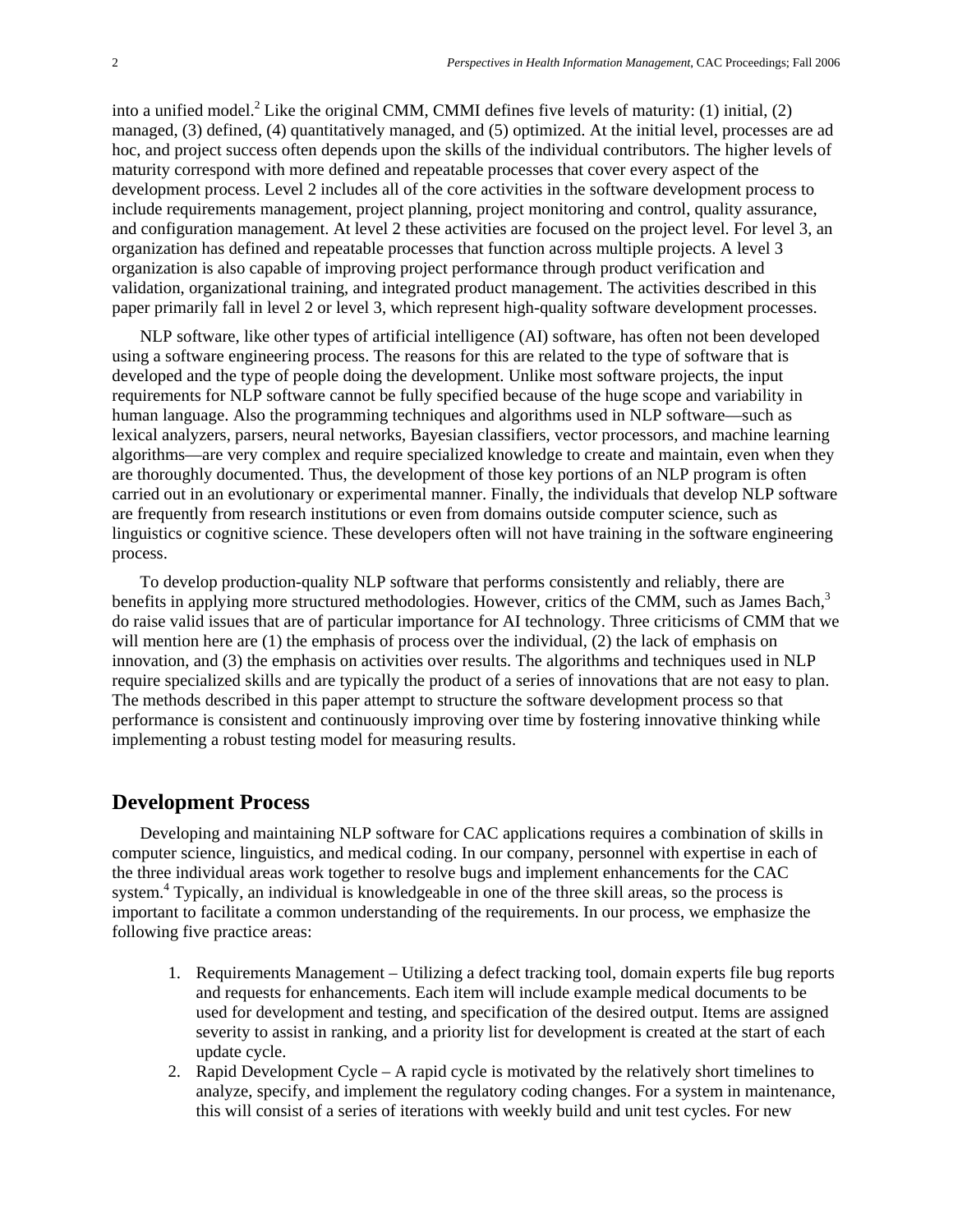development, the iterations will be extended in time to accommodate larger programming tasks.

- 3. Verification and Validation In our process the emphasis is on results, so verification and validation are key activities. Verification ensures that the changes work correctly (with zero or minimal regressions), and validation ensures that the right changes have been done. Quality assurance (QA) testing, at both the unit and system levels, verifies system performance. An independent quality assurance team, separate from the NLP development team, performs system verification and validation.
- 4. Complete Configuration Control All source code and knowledge base files are maintained within a configuration control system. This ensures that all changes are recorded and documented, and that old build configurations can be recovered if needed.
- 5. Formal Build and Installation Process To ensure integrity through testing and deployment, software components ready for systems testing are built into installation packages, and these packages, with written installation instructions, are used to install software into the QA and production environments. Following this process greatly reduces the chances of errors introduced as part of the installation process.

A typical release schedule to address an annual code update, such as for CPT codes, will be about 12 weeks. There are four primary phases in the release cycle:

- Phase 1: Requirements Analysis (Weeks  $1-2$ ) A complete list of bug reports and enhancement requests are compiled and prioritized. This will include all the code updates, broken down into one code change per request. At times, the final code updates will not be known until later in the cycle. In that case, there will be overlap between phases 1 and 2.
- Phase 2: Development and Unit Testing (Weeks 3–9) Changes are implemented by the development team. The development is interleaved with weekly builds and unit tests to measure progress and detect regressions.
- Phase 3: System Testing (Weeks  $10-11$ ) All changes are completed and verified with a final unit test, and then the software installation package is built and delivered to the QA team. The NLP software is installed in the QA environment, and complete system tests are executed. The QA team analyzes and documents the test results.
- Phase 4: Production Deployment and Documentation (Week 12) The NLP software is installed into the production environment. User documentation describing the changes is completed and published.

This schedule is similar to many software development projects. What distinguishes these activities is the nature of the development and the testing model. The design and maintenance of this system is described in "LifeCode: A Deployed Application for Automated Medical Coding."5 We describe the testing model in the next section. Although the nature of the development approach is specific to the system design so that NLP systems with different designs will have their own type of programming techniques and algorithms, we believe the testing model described here is applicable to a variety of development approaches.

## **Testing Model**

Quality assurance testing measures how well the output of the CAC system compares to the desired results. This is the primary method of verifying the performance of the NLP system. However, the variability of the input and the overall system complexity makes it very difficult to determine how much testing is sufficient for good system verification. The development and QA teams segment the testing into two types, regression and progression, and execute large-scale tests during both unit testing and system testing. Also, the team uses only complete medical documents during testing, which ensures the full context of the text is taken into account. Regression testing is used to detect any negative results of new development. Regression tests are large-scale tests using a statistically significant sample (5 to 7 percent) of monthly production data, for example, yielding more than 150,000 documents for our radiology coding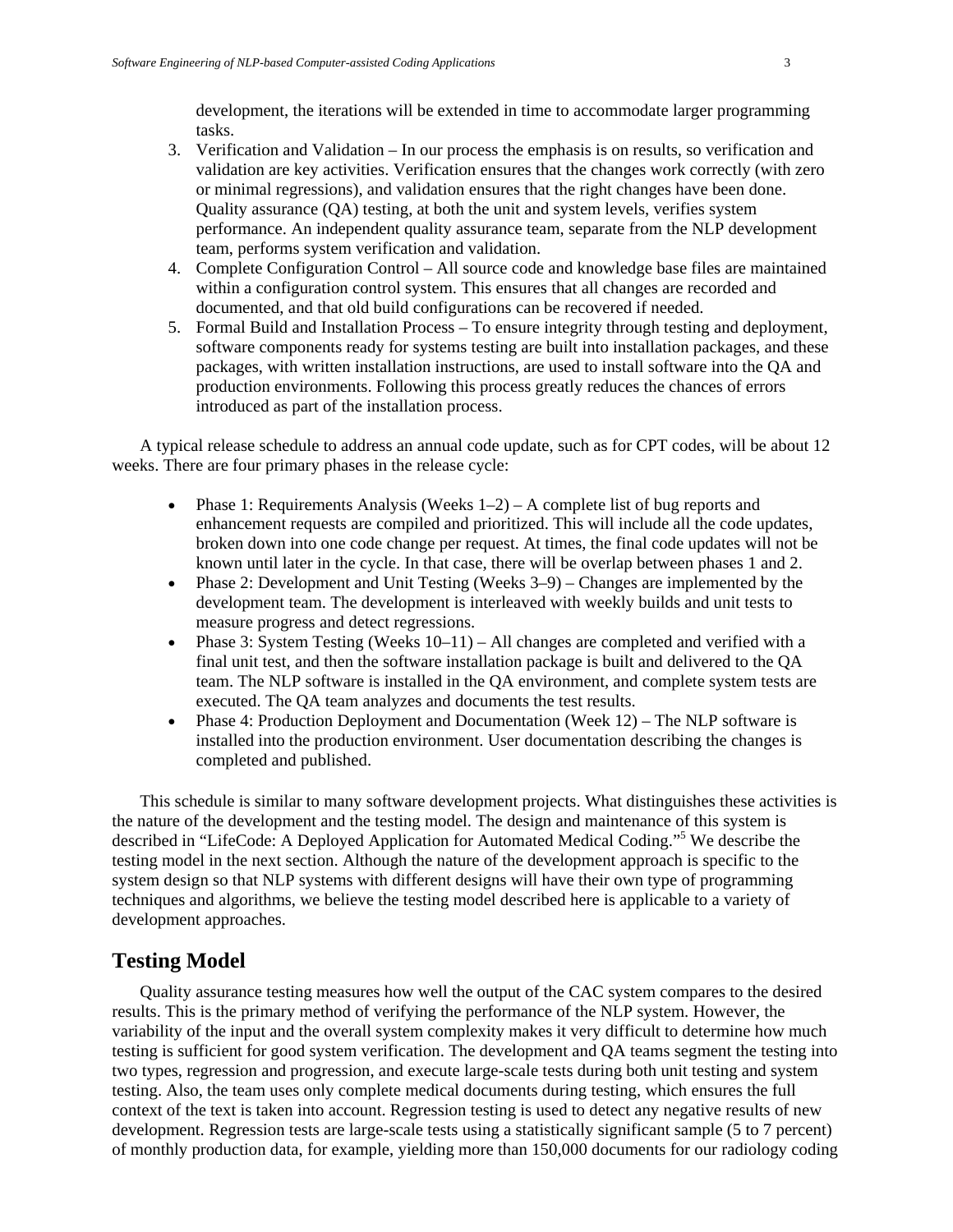product. Progression tests verify that the changes are functioning as intended. The test size is much smaller, on the scale of hundreds of documents, the same examples identified by medical coding experts during the requirements definition phase.

To reach testing objectives in a large-scale environment, automation of test execution and analysis is essential. We have developed a unit-testing platform and a system-testing platform, both of which can support very large tests (batches of over 150,000 documents). The unit-testing platform encapsulates just the core NLP processing and is used by the development team to run weekly regression tests. The systemtesting platform is a copy of the production environment and is used by the QA team for complete system verification. Both platforms store their results in a SQL database, allowing the results of each test iteration to be stored and compared. The analysis of the results is automated through the use of SQL scripts that generate reports showing the changes between any two test runs. A visual evaluation tool is used by medical coding experts to review changes and record a quality score for each change: either better, worse, or neutral. This process and these tools allow the development and QA teams to maintain tight control over the CAC system performance and quickly detect and isolate incorrect results.

#### **Discussion**

Even when large-scale regression tests are used to verify performance, an NLP system will confront new or unfamiliar language. In these situations, it is desirable for systems to behave "gracefully." Two qualities of graceful behavior in NLP are (1) the ability to understand more than just patterns of words but also model the underlying semantics and (2) the ability to detect situations when the content of a document is not adequately recognized by the system. The first capability is characterized by the use of supporting ontologies, which are formal representations of knowledge, such as human anatomy, infectious agents, poisons, medications, etc. An ontology allows an NLP system to categorize, relate and generalize the concepts communicated within a medical document. For example, the statement "left calf pain" does not have a direct mapping in ICD-9. However, an ontology can represent that the calf is part of the leg and the leg is a limb, so "left calf pain" can be generalized to "limb pain" which is ICD-9 code 729.5. The second capability means that the system has a method to determine its limits. Similar to a person reading a document and indicating that they do not understand, an NLP system is more useful if it is able to identify text that it does not understand. A variety of techniques can be used to detect these situations, including expert rules, mathematical models, or semi-knowledge (a patented approach used in our system).

A difficult question when evaluating an NLP-based CAC system is determining how well the system can scale across different medical domains and different types of documents. A dictated pathology report will be structured quite differently and will have significantly different content when compared to an inpatient discharge summary. Most current NLP-based CAC solutions are focused on medical specialties, such as radiology, emergency medicine and pathology.<sup>6</sup> NLP has shown that it can scale to perform well for CAC within these particular specialties. Systems that can operate across medical domains require either (1) a different approach to verification and validation than is described here to address an even larger scale or (2) a tighter focus on a single coding system, such as ICD-9, that can be validated within a narrower context. To give users of NLP-based CAC technology confidence in their results, the onus is on system developers to show that they have methods to verify system performance on a large scale.

#### **Conclusion**

This system is an example of an NLP-based CAC application that has been developed and maintained using a structured software development process. We believe the activities described in CMM (and now CMMI) benefit both the developer and the acquirer of NLP applications to have greater confidence in a system's performance and reliability. However, we concur with Walker Royce that an iterative, resultdriven approach is more effective for software development projects and that an interpretation of the CMM that focuses on the traditional "waterfall" model and produces more documents, plans, and meetings is not a good fit to technology like NLP.<sup>7</sup> To be widely accepted, CAC applications require means of verification that are transparent, repeatable, and scalable. Industry organizations, like AHIMA,